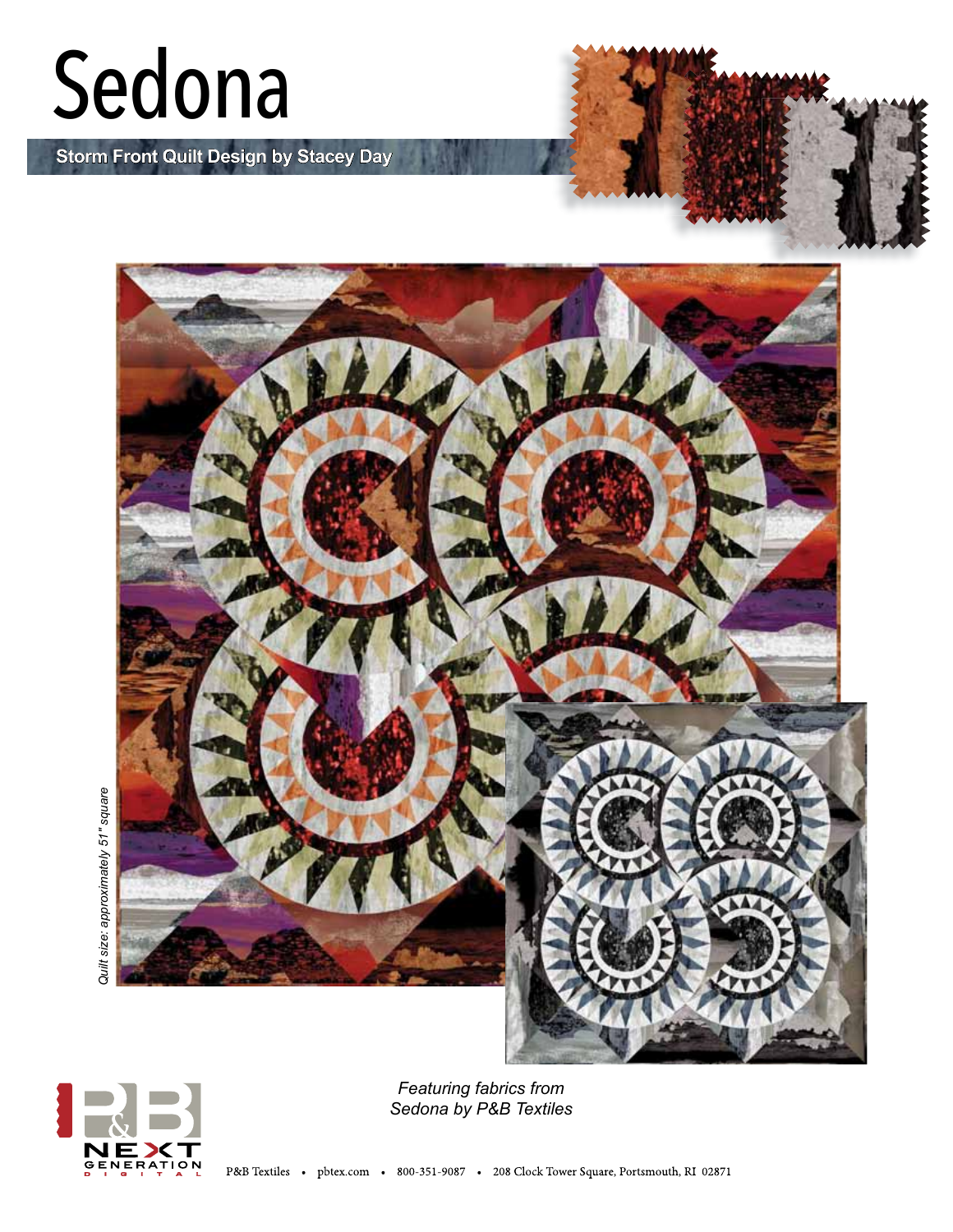

Storm Front quilt designed by Stacey Day Skill level: Intermediate • Finished Quilt Size: approximately 51" square

## *Yardages:*

| <b>Warm Exercise State State State State State</b> | Cool                                             |  |
|----------------------------------------------------|--------------------------------------------------|--|
|                                                    | Fabric A: SEDO 4094 SS  SEDO 4094 MU 2 3/8 yards |  |
|                                                    |                                                  |  |
|                                                    | Fabric C: SEDO 4095 LS SEDO 4096 SS  17/8 yards  |  |
|                                                    | Fabric D: SEDO 4096 K SEDO 4096 I  3/8 yard      |  |
|                                                    | Fabric E: SEDO 4096 SB  SEDO 4095 GG  2/3 yard   |  |
|                                                    |                                                  |  |
|                                                    |                                                  |  |
|                                                    |                                                  |  |

## *Cutting Instructions:*

*Please read all instructions carefully before beginning. Strips are cut across the width of fabric (perpendicular to selvedges) unless otherwise stated. All seams are sewn with a 1/4" seam unless otherwise stated. Label all pieces. Tape templates together when needed before cutting. Figures use warm version of Storm Front.*

#### **From Fabric A:**

- 1. Cut two 18 1/4" strips; sub cut three 18 1/4" squares. Cut each twice on the diagonal to make twelve triangles.
- 2. Cut two 13" strips; sub cut twelve Template A.
- 3. Cut seven 2 1/4" strips, or enough bias strips to make 216" of binding.

#### **From Fabric B:**

- 1. Cut two 10 1/2" strips; sub cut twelve Template B.
- 2. Cut two 5" strips; sub cut twelve Template D.

#### **From Fabric C:**

- 1. Cut two 7 1/2" strips; sub cut twelve Template C.
- 2. Cut eighteen 2 1/2" strips; sub cut one hundred ninetytwo 2 1/2" x 3 1/2" rectangles.

#### **From Fabric D:**

- 1. Cut five 2" strips; sub cut sixty 2" x 3" rectangles. **From Fabric E:**
- 1. Cut nine 2 1/4" strips; sub cut sixty 2 1/4" x 5 1/2" rectangles.

#### **From Fabric F:**

1. Cut eleven 2 1/4" strips; sub cut seventy-two 2 1/4" x 5 1/2" rectangles.

## *Piecing Instructions:*

1. Using your preferred method of paper piecing, using twelve Foundation 1 pieces, seventy-two 2 1/2" x 3 1/2" C rectangles and sixty 2" x 3" D rectangles, make twelve of Foundation 1 (Figure 1). Trim around the outside solid line and carefully remove the paper. Set aside.



2. Using your preferred method of paper piecing, using twelve Foundation 2a pieces, sixty 2 1/2" x 3 1/2" C rectangles, thirty-six 2 1/4" x 5 1/2" E rectangles, and thirty-six 2 1/4" x 5 1/2" F rectangles, make twelve of Foundation 2a (Figure 2). Trim around the outside solid line and carefully remove the paper. Set aside.



*Figure 2* **Make 12.**

3. Using your preferred method of paper piecing, using twelve Foundation 2b pieces, sixty 2 1/2" x 3 1/2" C rectangles, twenty-four 2 1/4" x 5 1/2" E rectangles, and thirty-six 2 1/4" x 5 1/2" F rectangles, make twelve of Foundation 2b (Figure 3). Trim around the outside solid line and carefully remove the paper.

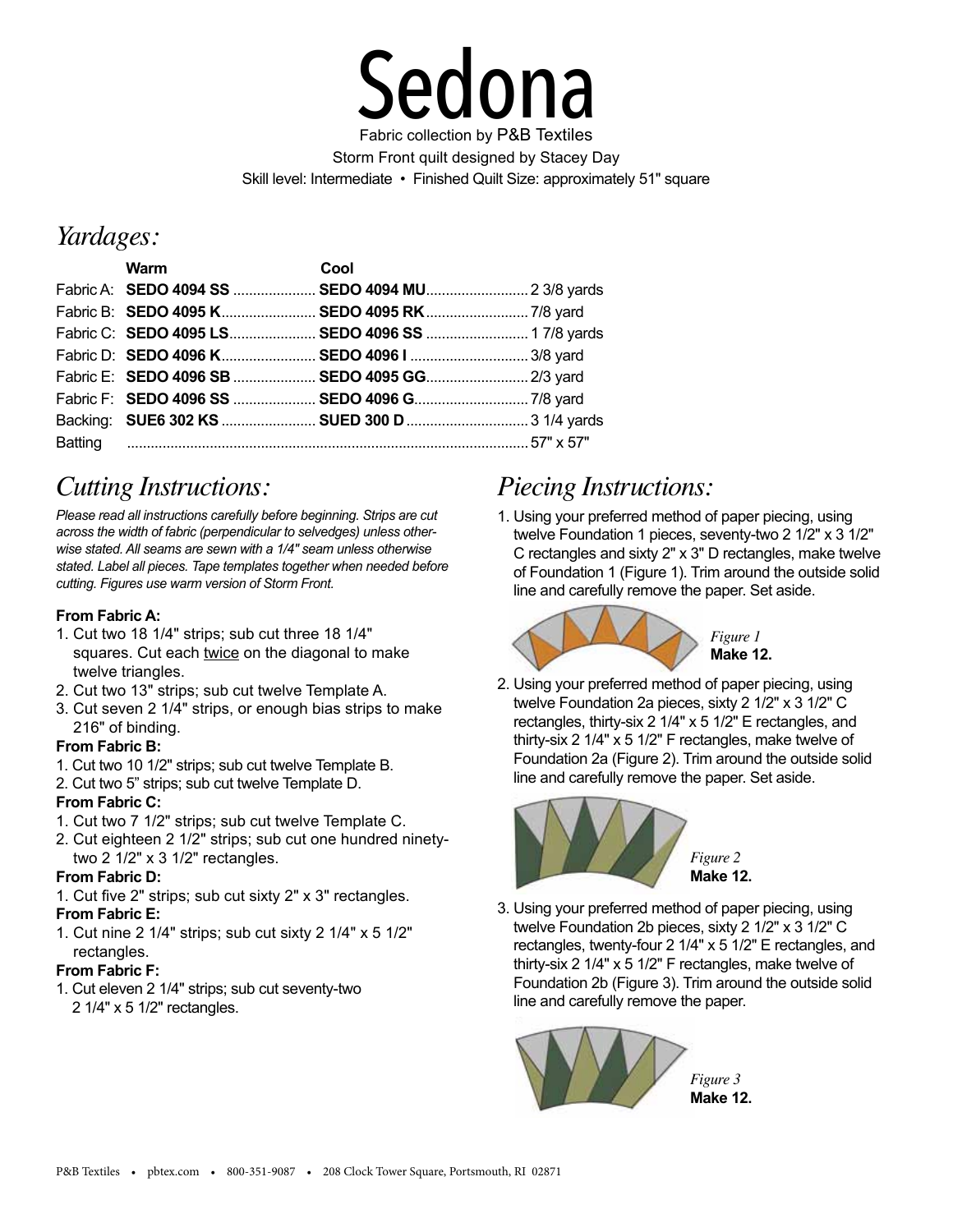4. Sew Foundation 2a and 2b together as shown in Figure 4 to make twelve full arcs.



**Make 12.**

- 5. Sew one Fabric A Template A piece to the top of each Foundation 2 arc. Sew one Fabric B Template B piece to the bottom. Press towards the templates.
- 6. Sew one Fabric C Template C piece to the bottom of each Foundation 1 arc. Sew one Fabric B Template D piece to the bottom of the Template C piece. Press towards Template D.
- 7. Sew the Fabric B Template B side of the first unit to the top of the Foundation 1 piece of the second unit from the above







*Figure 5* **Make 12.**



steps (Figure 5). Press towards Template B. Trim and square to 12 1/2" x 12 1/2".

8. Sew 18 1/4" A triangles and the finished blocks together in diagonal rows as shown, paying close attention to the directionality of the fabric and the orientation of each block (Quilt Diagram). Press seams open. Sew the diagonal rows together to make the quilt top.

### *Finishing:*

- 1. Prepare backing with a horizontal seam to measure 57" x 57". Press seam open.
- 2. Layer quilt top, batting, and backing. Baste layers together.
- 3. Quilt as desired.
- 4. Trim layers even with quilt top.
- 5. Join 2 1/4" A binding strips with diagonal seams. Press seams open. Attach binding to quilt using your favorite method.
- 6. Make a label and sew to the back of the quilt.



*Quilt Diagram*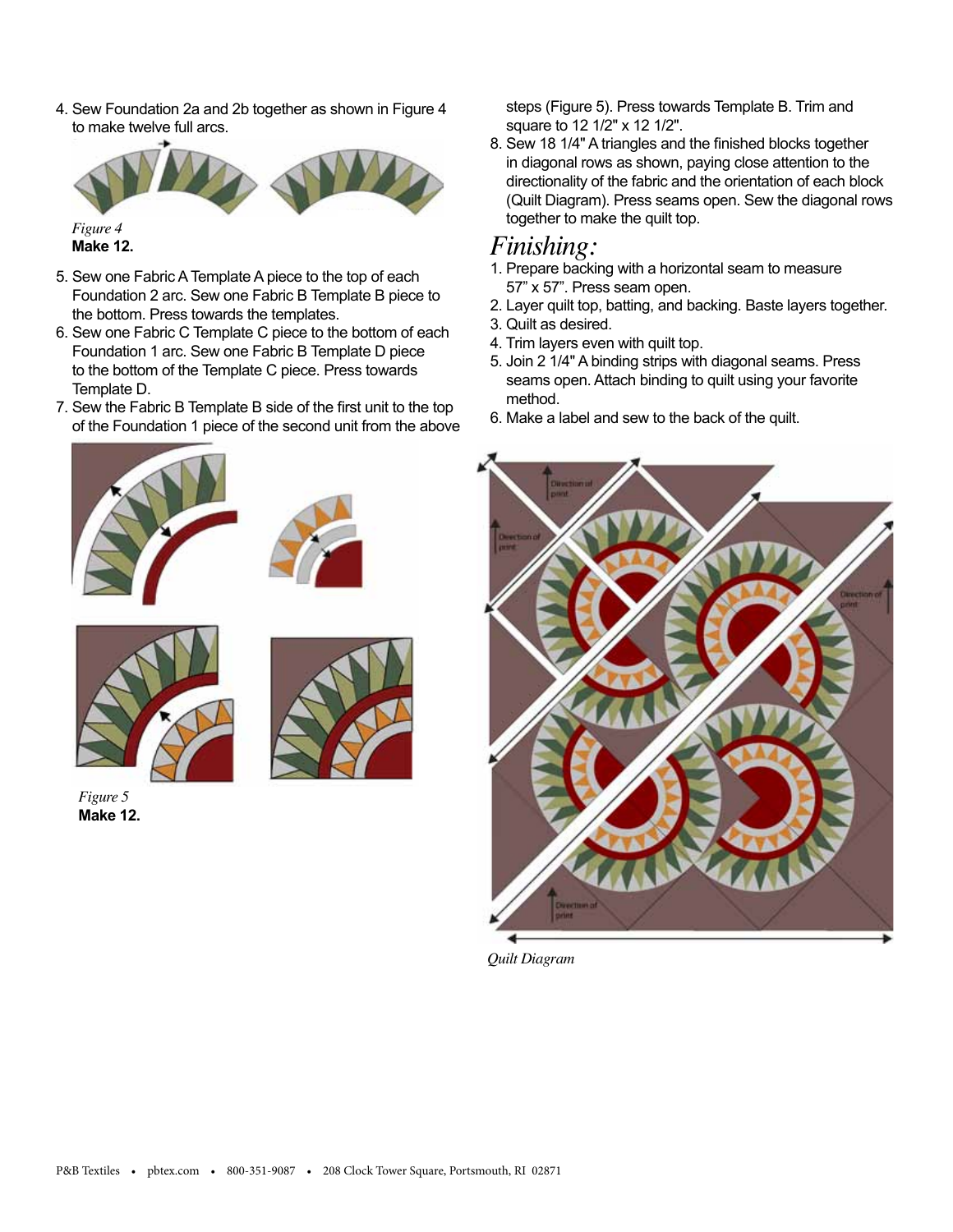

P&B Textiles • pbtex.com • 800-351-9087 • 208 Clock Tower Square, Portsmouth, RI 02871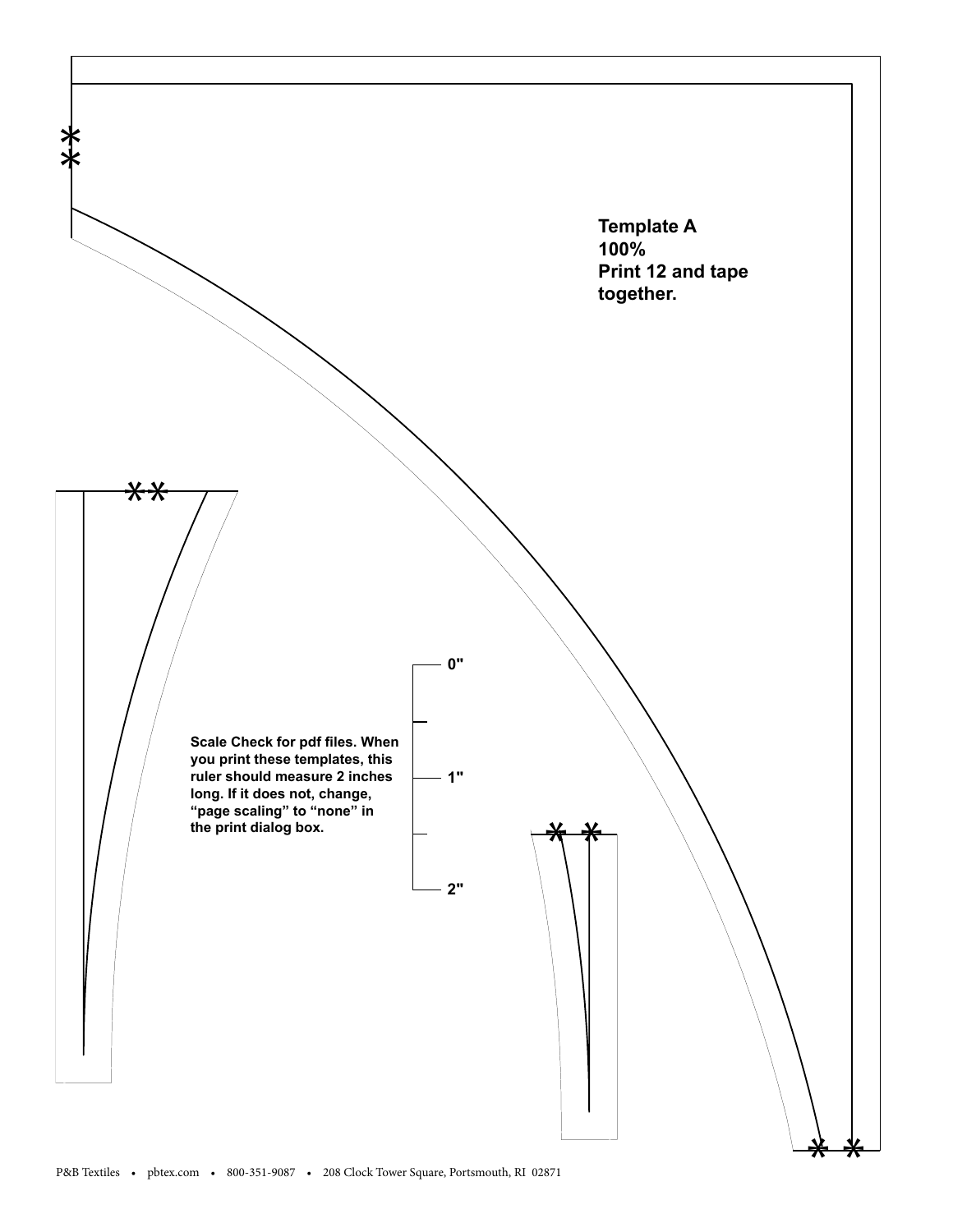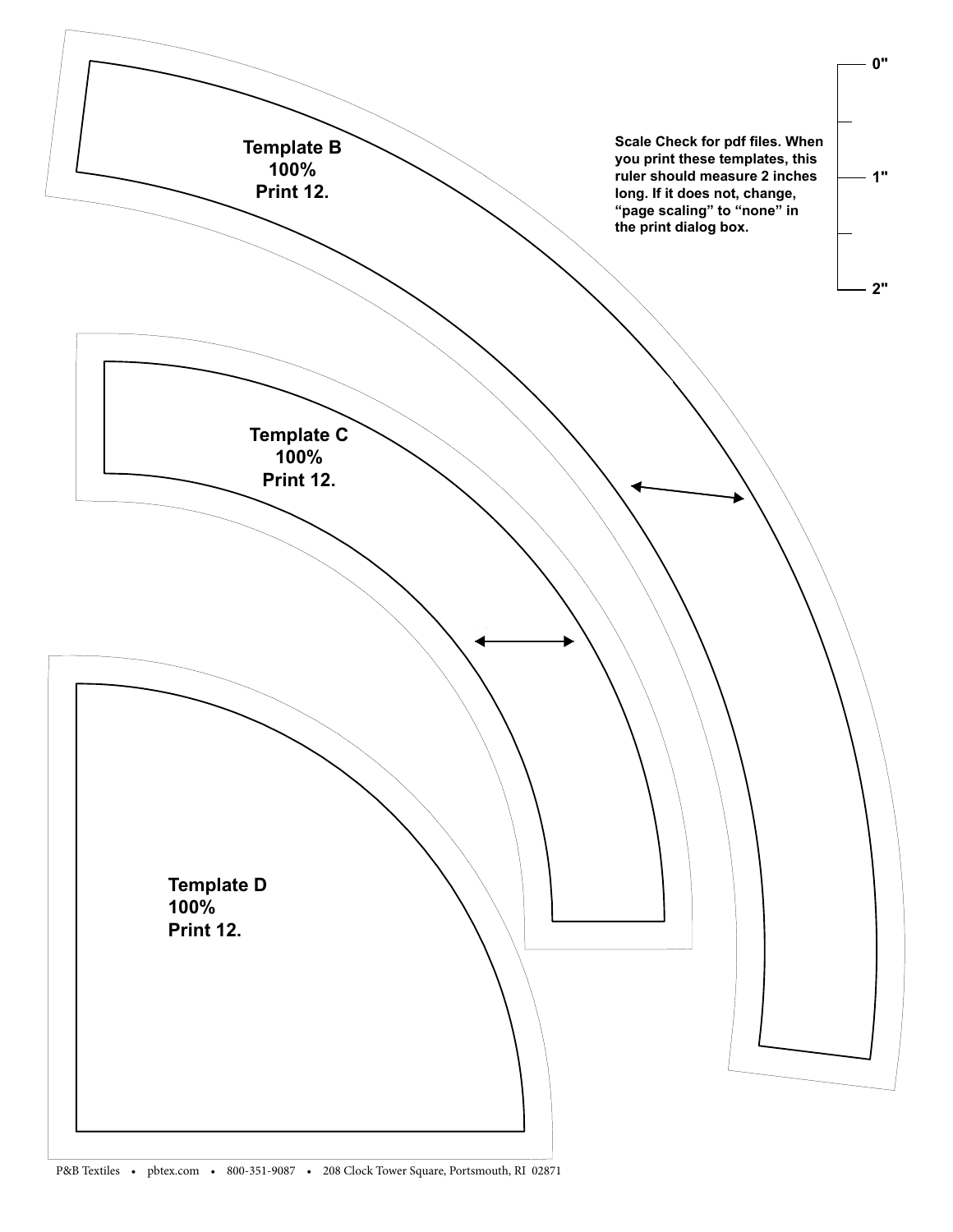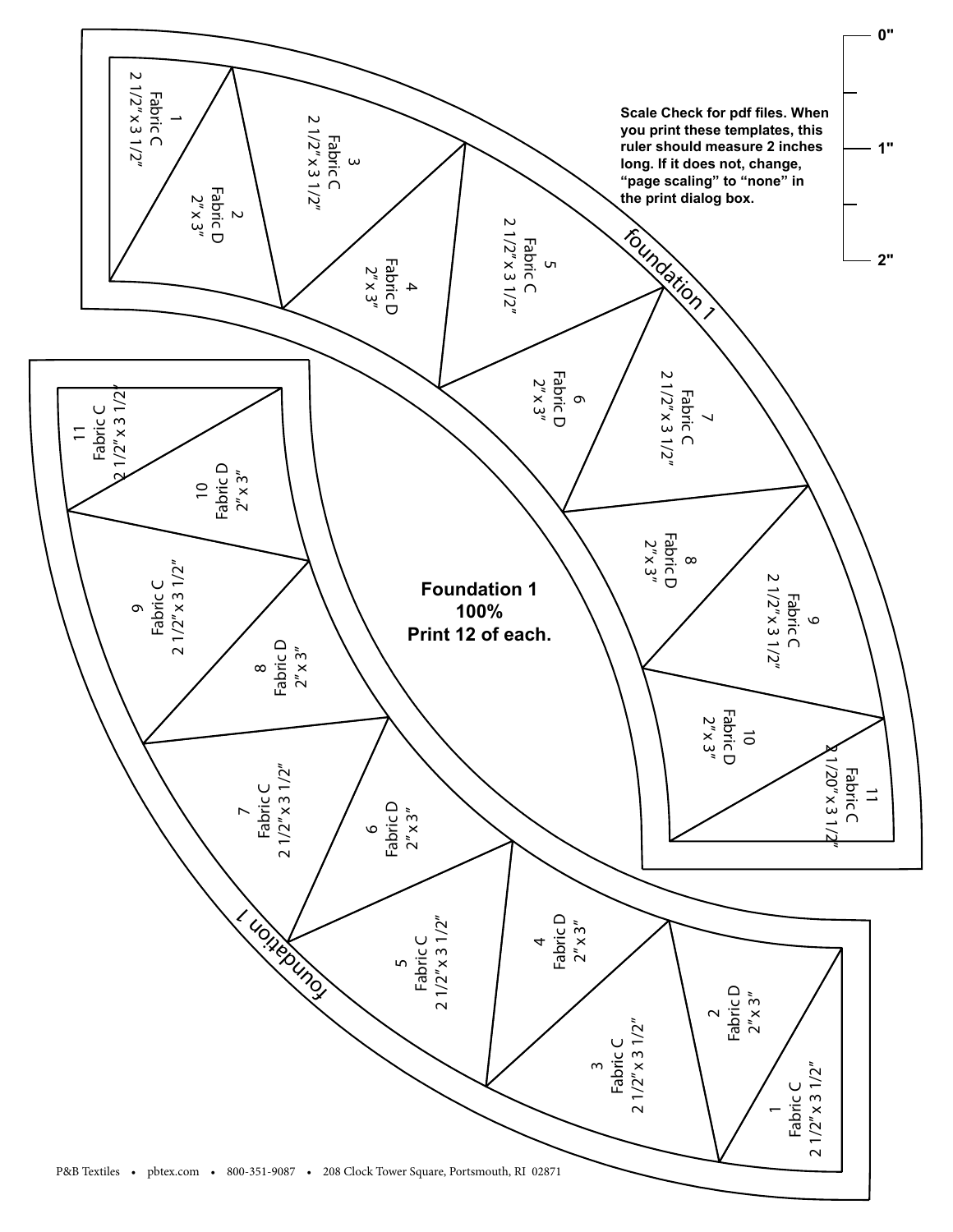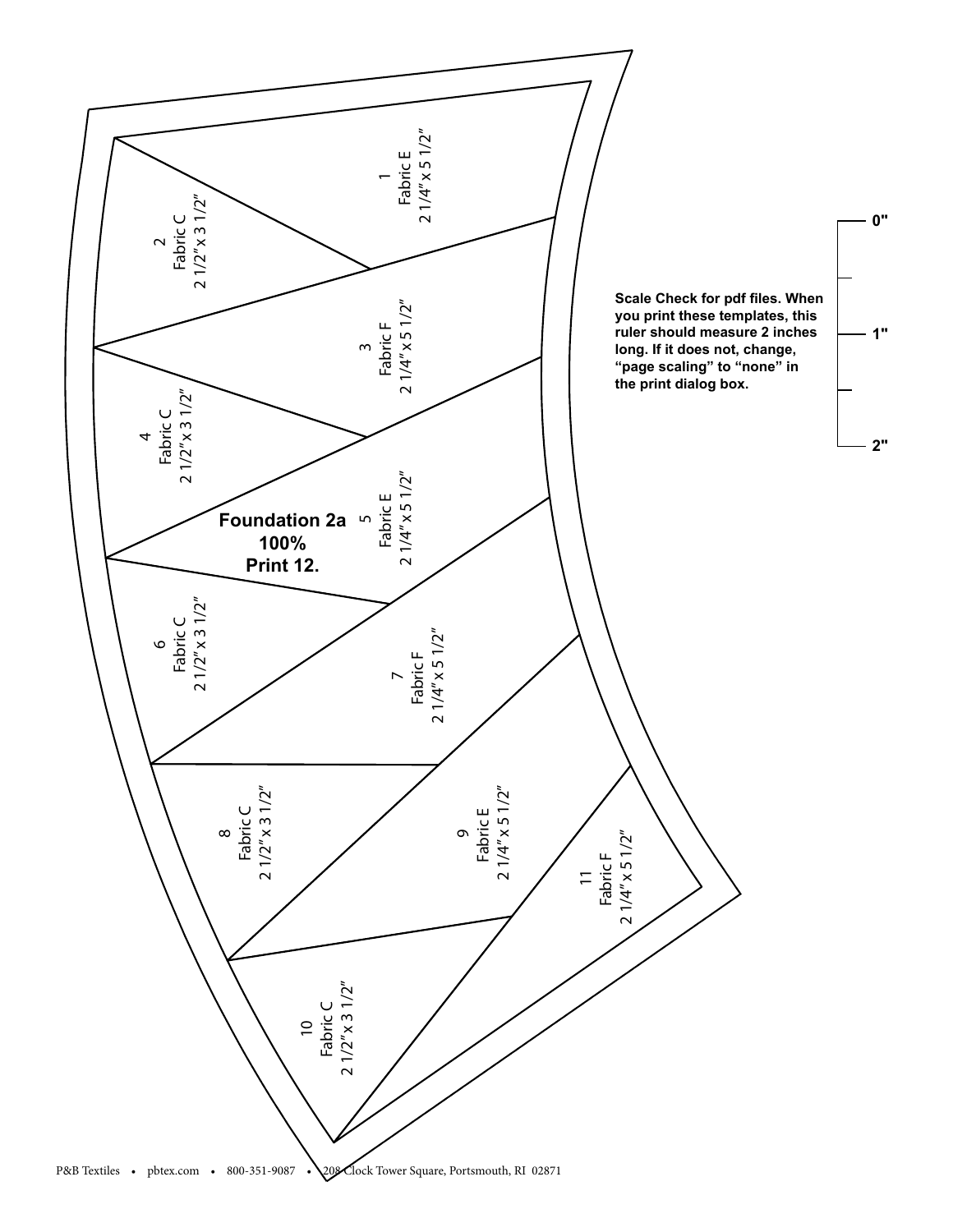